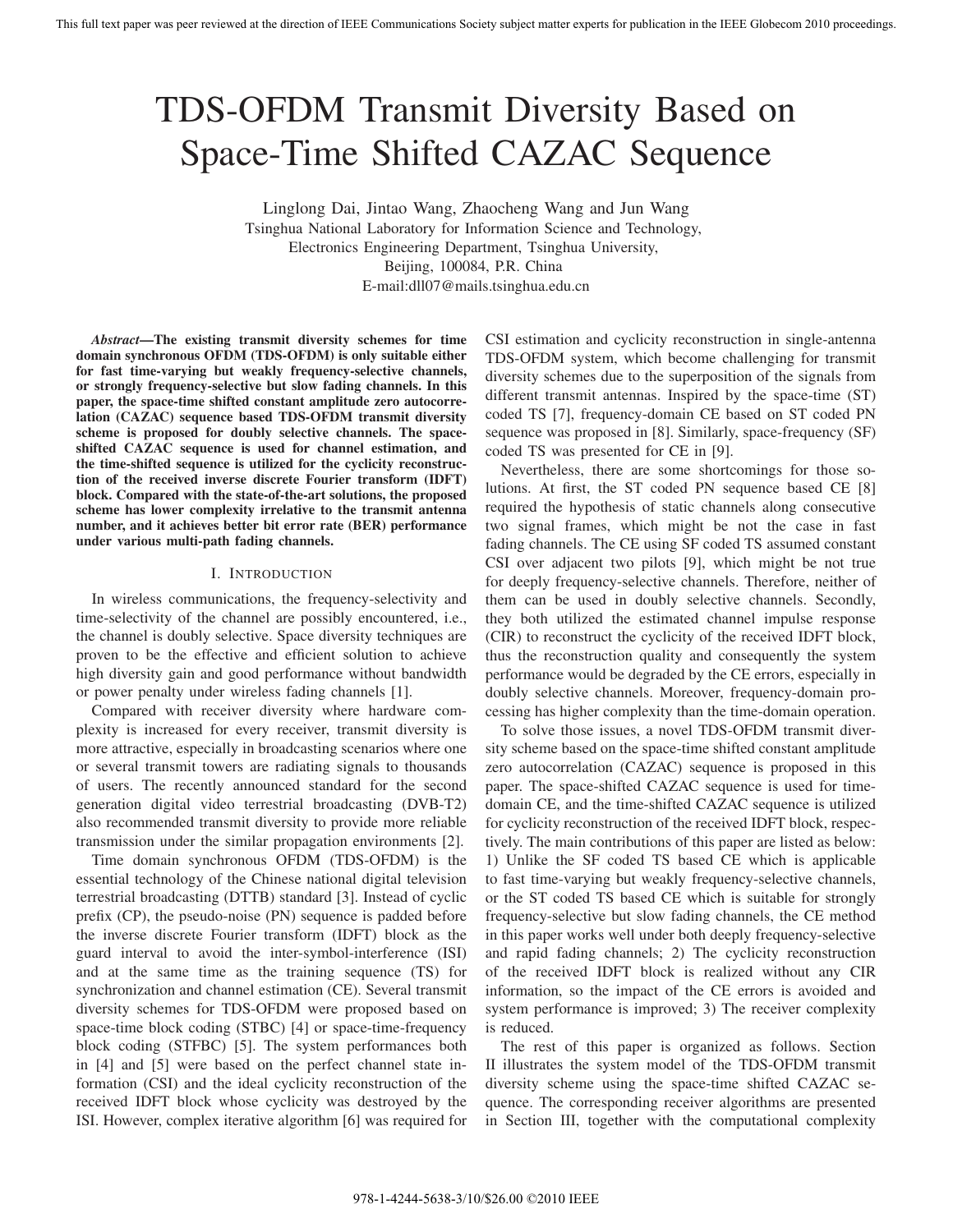analysis. Section IV shows the simulation results to verify the feasibility and performance of the proposed scheme. We then conclude this paper in Section V.

## II. SYSTEM MODEL

In this section, the novel frame structure using the spacetime shifted CAZAC sequence is firstly presented, based on which the system model of the TDS-OFDM transmit diversity scheme is then outlined.

## *A. Space-Time Shifted CAZAC Sequence*

Instead of the SF/ST coded PN sequence, the space-time shifted CAZAC sequence is used for the TDS-OFDM transmit diversity system. Fig. 1 shows the frame structure for the proposed scheme.

The signal for the *i*th transmit antenna in the *mth* frame is composed of the IDFT block  $x_{i,m}$  with length N and the TS  $\mathbf{p}_{i,m}$  with length  $N_q$ . The TS consists of the space-time shifted CAZAC sequence  $c_{i,m}$  with length  $N_c$  and its Ksymbol cyclic extension  $(N_g = N_c + K)$ 

$$
p_{i,m}(n) = \begin{cases} c_{i,m}(n - K + N_c) & 0 \le n \le K - 1 \\ c_{i,m}(n - K) & K \le n \le N_g - 1 \end{cases} . (1)
$$

The CAZAC sequence can be selected according to [10]

$$
c_{i,m}(n) = e^{j\pi r n^2/N_c} \quad 0 \le n \le N_c - 1,\tag{2}
$$

where r is relatively prime to  $N_c$ . The CAZAC sequence has perfect autocorrelation denoted by

$$
R_c(k) = \sum_{n=0}^{N_c - 1} c^*_{i,m}(n) c_{i,m}((n-k))_{N_c} = \begin{cases} N_c & k = 0\\ 0 & k \neq 0 \end{cases}
$$
, (3)

where  $(\cdot)^*$  means complex conjugate, and  $((\cdot))_{N_c}$  is the modulo- $N_c$  operator.

The space-time shifted CAZAC sequence is presented as

$$
\begin{cases}\n\mathbf{c}_{i+1,m} = \mathbf{c}_{i,m}^{\Xi_K} \\
\mathbf{c}_{i,m+1} = \mathbf{c}_{i,m}^{\Xi_K}\n\end{cases}
$$
\n(4)

where  $(\cdot)^{\Xi_K}$  denotes the K-symbol cyclic shift operation. In the space dimension, the CAZAC sequences for adjacent two antennas have a constant  $K$ -symbol cyclic shift to facilitate CE at the receiver. In the time dimension, the CAZAC sequences for consecutive two signal frames similarly hold a constant K-symbol cyclic shift to simplify the cyclicity reconstruction at the receiver.

## *B. Transmit Diversity Scheme for TDS-OFDM*

Based on the physical layer of TDS-OFDM system specified in the Chinese DTTB standard [3], the transmit diversity scheme for TDS-OFDM using the space-time shifted CAZAC sequence is shown in Fig. 2. For simplicity, we focus on the system with  $N_T = 2$  transmit antennas and  $N_R = 1$  receive antenna.

At the transmitter, the space-frequency block coding (SFBC) [11] is applied to the constellation mapped input data before the IDFT is applied. Then the space-time shifted



Fig. 1. Frame structure of the proposed transmit diversity scheme.

CAZAC sequences are padded between adjacent IDFT blocks in the time domain to form the signal frames shown in Fig. 1 for transmission via Tx 1 and Tx 2 antennas.

The multi-path CIR between the ith transmit antenna and the receive antenna in the mth frame  $h_{i,m}$  is modeled as an  $L$ order finite impulse response (FIR) filter. The maximum delay spread of the channel  $L$  is assumed to be not larger than the length of the cyclic extension in the TS, i.e.,  $L \leq K$ . The received IDFT block in the mth frame is given by

$$
\mathbf{r}_{m} = \sum_{i=1}^{2} \mathbf{y}_{i,m} + \mathbf{w}_{m} = \sum_{i=1}^{2} \mathbf{x}_{i,m} * \mathbf{h}_{i,m} + \mathbf{w}_{m}, \quad (5)
$$

where  $y_{i,m}$  denotes the response of the transmitted IDFT block  $\mathbf{x}_{i,m}$  passing through the channel  $\mathbf{h}_{i,m}$ ,  $*$  is the linear convolution operator, and  $w_m$  is the additive white Gaussian noise (AWGN) with zero mean and the variance of  $\sigma^2$ .

At the receiver, the CE using the space-shifted CAZAC sequence works well under doubly selective channels. The cyclicity reconstruction of the received IDFT block is realized by the time-shifted CAZAC sequence without any CIR information. The following process including DFT and spacefrequency decoding can restore the transmitted signal with the diversity gain.

#### III. RECEIVER DESIGN FOR TRANSIT DIVERSITY

The receiver algorithms based on the space-time shifted CAZAC sequence are addressed in this section. The corresponding complexity is also analyzed in the sequel.

## *A. Channel Estimation under Doubly Selective Channels*

Protected by the cyclic extension, the received space-shifted CAZAC sequence is immune to the ISI caused by the multipath dispersion. Therefore, the actually received CAZAC sequence  $g_m$  at the receiver inherits the cyclicity property and takes the form

$$
\mathbf{g}_m = \sum_{i=1}^2 \mathbf{c}_{i,m} \otimes \mathbf{h}_{i,m} + \mathbf{w}_m,
$$
 (6)

where ⊗ denotes the circular convolution.

Circular convolution between one local CAZAC sequence  $c_{1,m}$  with the received signal  $g_m$  will generate the orthogonally separable CIR estimates of  $h_{i,m}$  ( $i = 1, 2$ ) as follows

$$
\mathbf{c}_{1,m} \otimes \mathbf{g}_m = \mathbf{c}_{1,m} \otimes \left( \sum_{i=1}^2 \mathbf{c}_{i,m} \otimes \mathbf{h}_{i,m} + \mathbf{w}_m \right) \qquad (7)
$$

$$
= N_c \left( \mathbf{h}_{1,m} + \mathbf{h}_{2,m} \delta[n-K] \right) + \mathbf{w}'_m,
$$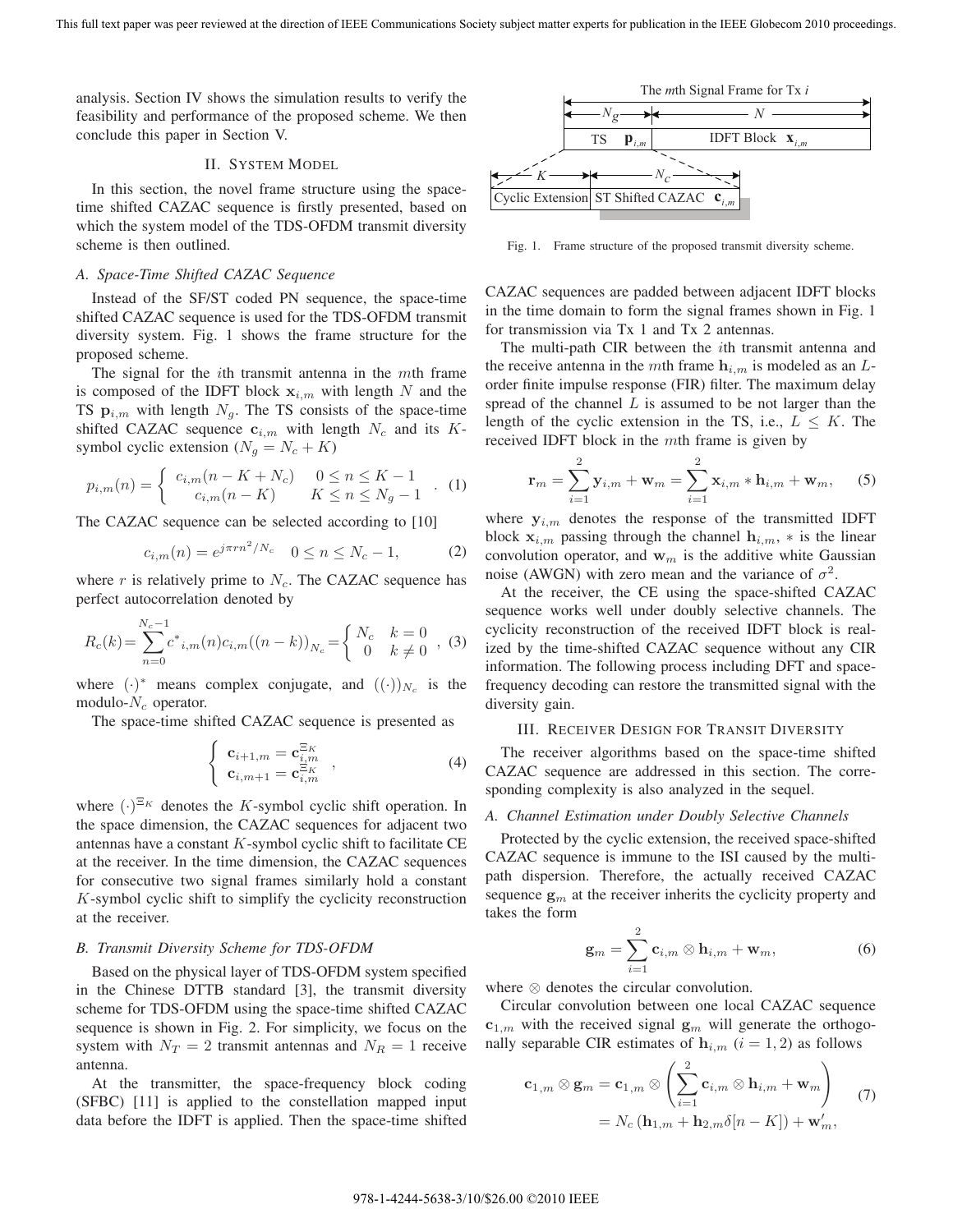

Fig. 2. TDS-OFDM transmit diversity system based on the space-time shifted CAZAC sequence.

where  $\mathbf{w}'_m = \mathbf{c}_{1,m} \otimes \mathbf{w}_m$  is the noise term, and the perfect<br>autocorrelation of the CAZAC sequence denoted by (3) is autocorrelation of the CAZAC sequence denoted by (3) is utilized, e.g.,  $\mathbf{c}_{1,m} \otimes \mathbf{c}_{2,m} = N_c \delta(n - K)$ . Intuitively,  $\mathbf{h}_{2,m}$ is shifted by K symbols to the right. If  $L - 1 \leq K$  and  $N_c \geq K + L - 1$ , the CIR estimates  $h_{1,m}$  and  $h_{2,m}$  can be directly extracted from (7).

Unlike the ST or SF coded TS, the space-time shifted CAZAC sequence also holds the ideal autocorrelation after cyclic shifting, so the correlation based synchronization can be directly applied in every signal frame. In addition, synchronization can be simultaneously achieved with the circular convolution based time-domain CE [12].

## *B. Cyclicity Reconstruction*

The time-shifted CAZAC sequence is used for cyclicity reconstruction with low complexity. From (1) and (4), the TS in the  $(m + 1)$ th frame can be expressed as

$$
p_{i,m+1}(n) = \begin{cases} c_{i,m}(n) & 0 \le n \le N_c - 1 \\ c_{i,m}(n - N_c) & N_c \le n \le N_g - 1 \end{cases} . (8)
$$

From (1) and (8), it is clear that the IDFT block  $x_{i,m}$  is enclosed by two identical CAZAC sequences  $c_{i,m}$ . Those three parts can be viewed as the "virtual frame" with length  $N + 2N_c$ . The corresponding received signal is shown by<br> $\int_{\mathbb{R}} (x)(N+2N_c-1) dx$  in  $\overline{E}(x, 2, 0)$ , where the chadows mean  ${r_{i,m}(n)}_{n=0}^{N+2N_c-1}$  in Fig. 3 (a), where the shadows mean the "tails" due to the multi-path effect. The following one step add-subtract operation will accomplish the cyclicity reconstruction of the received IDFT block

$$
y'_{total,m}(n) =
$$
  
\n
$$
\begin{cases}\n\sum_{i=1}^{2} r_{i,m}(n+N_c) + r_{i,m}(n+N_c+N) - r_{i,m}(n) & 0 \le n \le K-1 \\
\sum_{i=1}^{2} r_{i,m}(n+N_c) & K \le n \le N-1\n\end{cases}
$$
\n(9)

where  ${r_{i,m}(n)}_{n=0}^{K-1}$  is the last K symbols of the received TS<br>in the mth frame  ${r_{i,m}(n+N)}_{N-1}^{N-1}$  is the received IDET in the *mth* frame,  $\{r_{i,m}(n+N_c)\}_{n=0}^{N-1}$  is the received IDFT<br>block in the mth frame, and  $\{r_{i,m}(n+N_c), N(N_c+N_c)\}_{K=1}^{K-1}$  is the block in the *m*th frame, and  $\{r_{i,m}(n+N_c+N)\}_{n=0}^{K-1}$  is the first K symbols of the received TS in the  $(m+1)$ th frame, as first K symbols of the received TS in the  $(m+1)$ th frame, as shown in Fig. 3(a).

If the wireless channel is quasi-static during one signal frame, the "tails" shown by the shadows with the same form in Fig. 3 (a) will be assumed to be identical. So we have

$$
y'_{total,m}(n) = \sum_{i=1}^{2} y'_{i,m}(n) \quad 0 \le n \le N - 1 \quad , \tag{10}
$$

where

$$
y'_{i,m}(n) = \begin{cases} y_{i,m}(n+N) + y_{i,m}(n) & 0 \le n < K-1 \\ y_{i,m}(n) & K \le n \le N-1 \end{cases} . (11)
$$

The procedure to generate  $\mathbf{y}'_{i,m} = \left\{ y'_{i,m}(n) \right\}_{n=0}^{N-1}$  (e.g.,  $i =$ in (11) and the consequent process to obtain  $\mathbf{y}'_{i,j}$ , in (9) 1) in (11) and the consequent process to obtain  $\mathbf{y}'_{total,m}$  in (9)<br>are also illustrated by Fig. 3(b) and Fig. 3(c) respectively are also illustrated by Fig. 3(b) and Fig. 3(c), respectively. Clearly,  $y'_{i,m}$   $(i = 1, 2)$  is the cyclicity reconstructed IDFT<br>block for  $Tx$  *i*, and  $x'$  also holds the cyclicity property block for Tx *i*, and  $y'_{total,m}$  also holds the cyclicity property.<br>Therefore, cyclicity reconstruction of the received IDET block Therefore, cyclicity reconstruction of the received IDFT block is achieved via the simple one step add-subtract operation in (9). Note that this method still works if the channel is not quasi-static during one signal frame, which will be verified by



Fig. 3. Cyclicity reconstruction for TDS-OFDM based transmit diversity system in the *m*th frame: (a) Received signal from Tx 1 and Tx 2; (b) Cyclicity reconstruction of the IDFT block for Tx 1; (c) Joint cyclicity reconstruction for Tx 1 and Tx 2.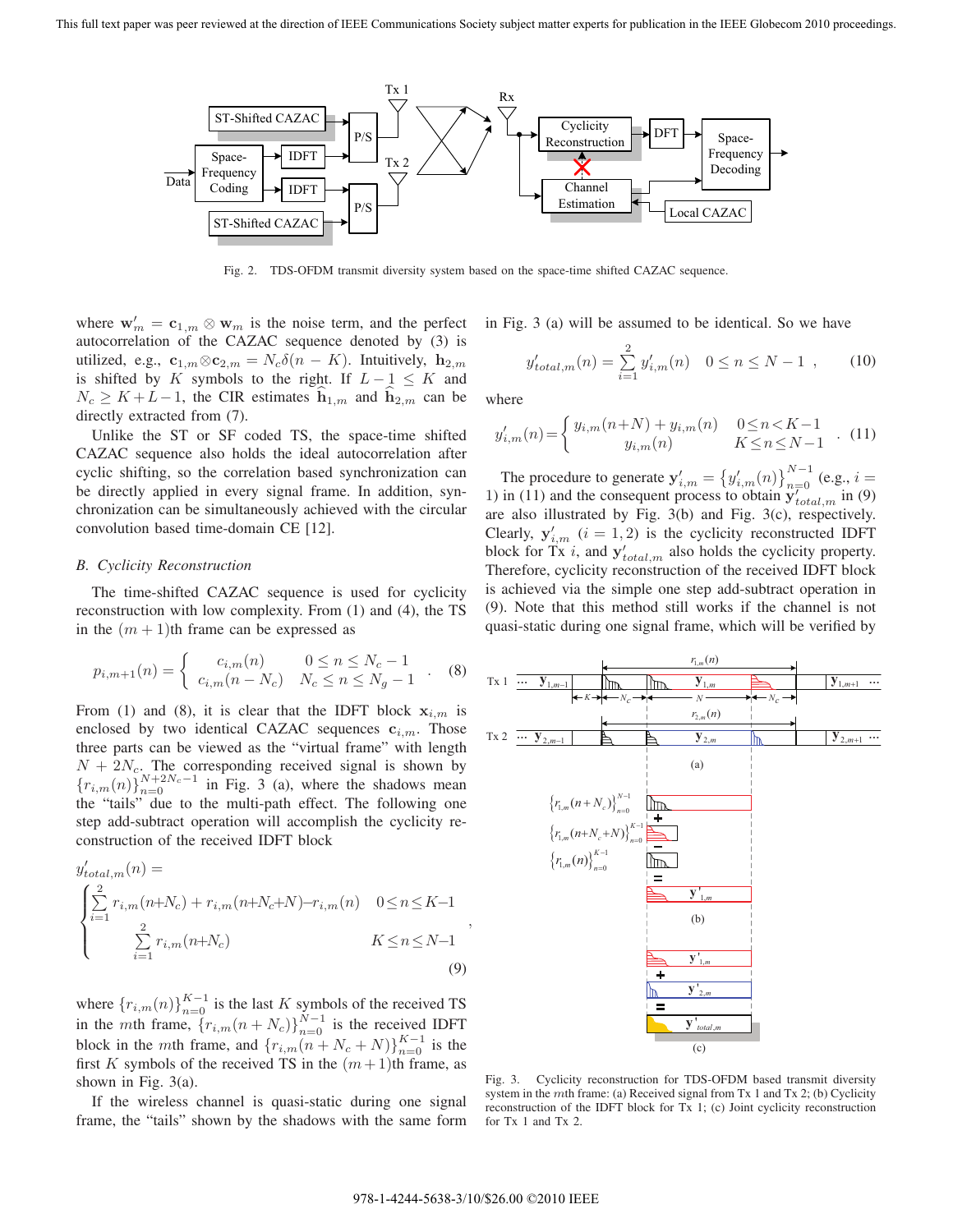

Fig. 4. BER performance comparison under the weakly frequency-selective Vehicular A channel with the receiver velocity of 28 km/h.

computer simulations in Section IV.

## *C. Computational Complexity*

Regarding to CE and cyclicity reconstruction, Table I compares the computational complexity between the proposed scheme and the SF/ST coded TS based systems [8] [9]. All the operations in Table I are based on the signal block with length  $N_c$ . It is clear that much lower complexity is achieved by the proposed scheme.

TABLE I COMPUTATIONAL COMPLEXITY COMPARISON.

|              |            | FFT/IFFT Division Convolution Addition Subtraction |          |
|--------------|------------|----------------------------------------------------|----------|
| SF coded [8] | $2 + 2N_T$ | $2N_{T}$                                           | $2N_T$   |
| ST coded [9] | $2 + N_T$  | $2N_{T}$                                           | $2N_{T}$ |
| Proposed     |            |                                                    |          |

Both the SF/ST coded TS based systems require FFT/IFFT for frequency-domain CFR estimation and then derived the CIR for ISI removal and cyclicity reconstruction. The proposed system only needs one time-domain circular convolution to acquire the CIR, and cyclicity reconstruction is accomplished by the one step add-subtract operation without any CIR information. Note that the corresponding complexity is irrelative to the transmit antenna number  $N_T$ , thus more complexity will be reduced when  $N_T$  is large.

## IV. SIMULATION RESULTS AND DISCUSSIONS

Simulations are carried out to validate the feasibility and the performance of the proposed transmit diversity scheme for TDS-OFDM system without channel coding and interleaving. The major system parameters are configured as below: 1) The signal bandwidth is 8 MHz at the central frequency of 770 MHz in the television ultra high frequency (UHF) band; 2)



Fig. 5. BER performance comparison under the weakly frequency-selective Vehicular A channel with the receiver velocity of 140 km/h.

 $N = 3780, N_c = 256, K = 128; 3)$  QPSK modulation is selected; 4) The symbol rate is 7.56 MSPS, and the subcarrier spacing is 2 kHz; 5) The ITU-R defined channel model Vehicular A [13] and the DTTB test model Brazil D [14] are used. The Vehicular A channel with short delay spread is weakly frequency-selective, while the Brazil D channel with a long echo emulating the single frequency network (SFN) scenario, has strong frequency-selectivity. For Rayleigh fading channels, we use the maximum Doppler spread of 20 Hz and 100 Hz with the corresponding receiver velocity of 28 km/h (slow time-varying) and 140 km/h (fast time-varying) at 770 MHz, respectively.

Fig. 4 and Fig. 5 show the bit error rate (BER) performance under the weakly frequency-selective Vehicular A channel with the receiver velocity of 28 km/h and 140 km/h, respectively. Compared with the single-antenna scheme, obvious BER improvement can be achieved by transmit diversity. Fig. 4 indicates that both the SF and ST based methods work well under the weakly frequency-selective and slow fading channels, while the proposed scheme has the best performance. Fig. 5 shows that the performance of both the SF and ST based schemes deteriorate in the fast fading channel, especially for the ST based method. It also shows that the proposed scheme still has the best performance.

Fig. 6 and Fig. 7 present the BER performance under the strongly frequency-selective Brazil D channel with the receiver velocity of 28 km/h and 140 km/h, respectively. The SF based CE can not work under the deeply frequency-selective channels like Brazil D. Under the slow fading channel (e.g., the receiver velocity is 28 km/h in Fig. 6), the proposed scheme outperforms the ST based method with the SNR gain by about 1 dB for the target BER of  $1 \times 10^{-3}$ , while the SNR improvement gap is enlarged to be about 10 dB under the doubly selective fading channel (e.g., the receiver velocity is 140 km/h in Fig. 7).